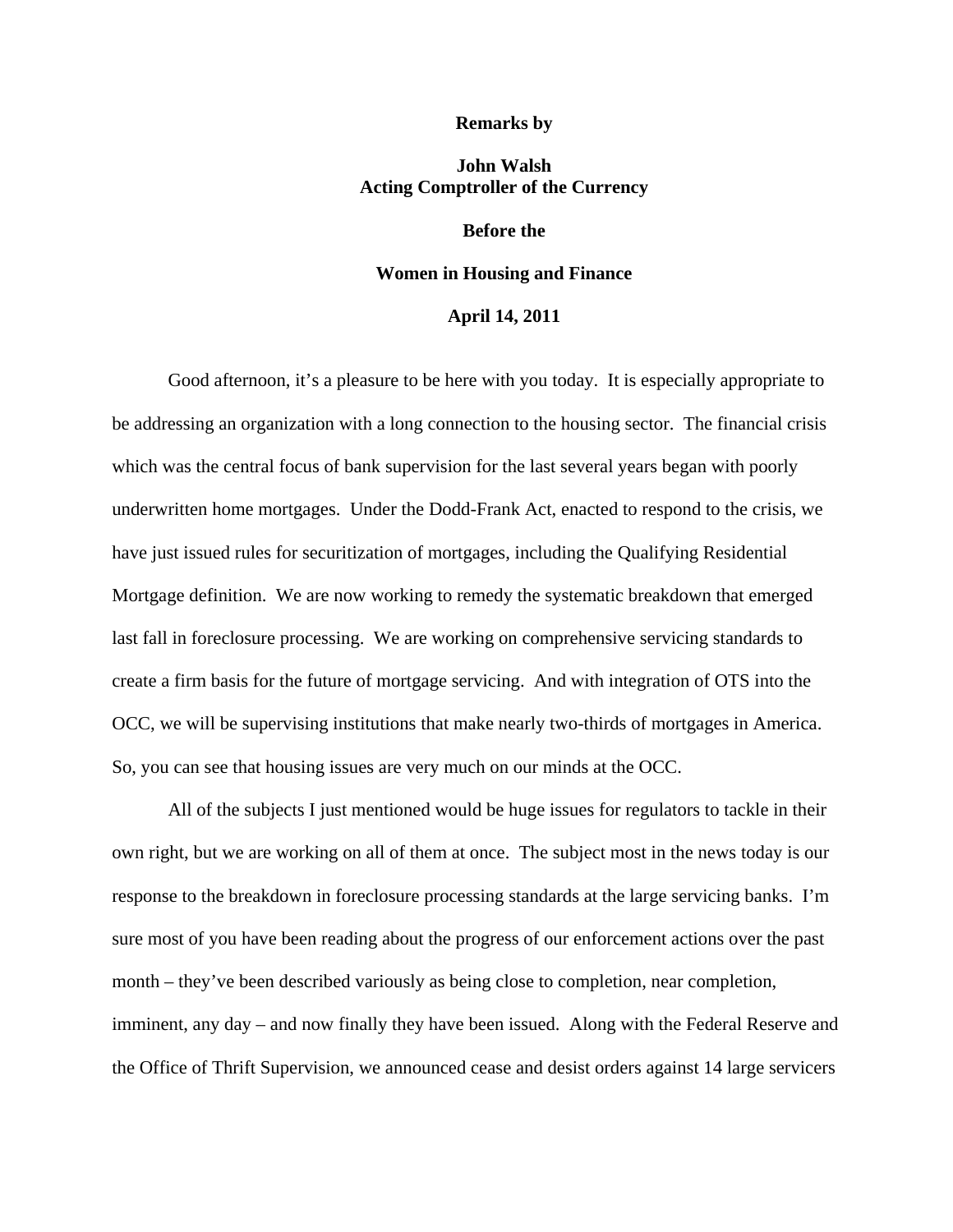and two service-providers that are intended to correct the deficiencies we found both in mortgage servicing and foreclosure processing.

These orders were based on the onsite reviews we conducted last year of servicers' foreclosure processing operations, as well as interviews with staff, validations of servicer self assessments, and a review of case files of mortgages at various stages of foreclosure. We found significant deficiencies that represent not only unsafe and unsound practices, but a breakdown in way customers are treated. This is a very serious problem that servicers are going to have to do substantial work and absorb substantial expense to fix.

There has been a great deal of noise and confusion surrounding our enforcement effort, and I'd like to explain what our orders are about, and how they and other regulatory actions are likely to reshape the mortgage servicing business.

First of all, the problems we found were extensive. Our reviews found significant weaknesses in foreclosure governance and document preparation: improper affidavits were submitted and documents were notarized improperly. Servicers devoted insufficient financial, staffing and managerial resources to foreclosure processing. Third party providers of foreclosure-related services, including outside law firms, were not adequately supervised, and, in a limited number of cases, servicers failed to ensure proper endorsement of promissory notes or mortgage documents.

As bad as the mortgage servicing breakdown was, it was not the cause of mortgage delinquencies that led to the surge in foreclosures. Rather, it was the unprecedented surge in foreclosures that exposed and exacerbated weaknesses that already existed in the process. Likewise, as we take steps to solve the processing problem and ensure that troubled borrowers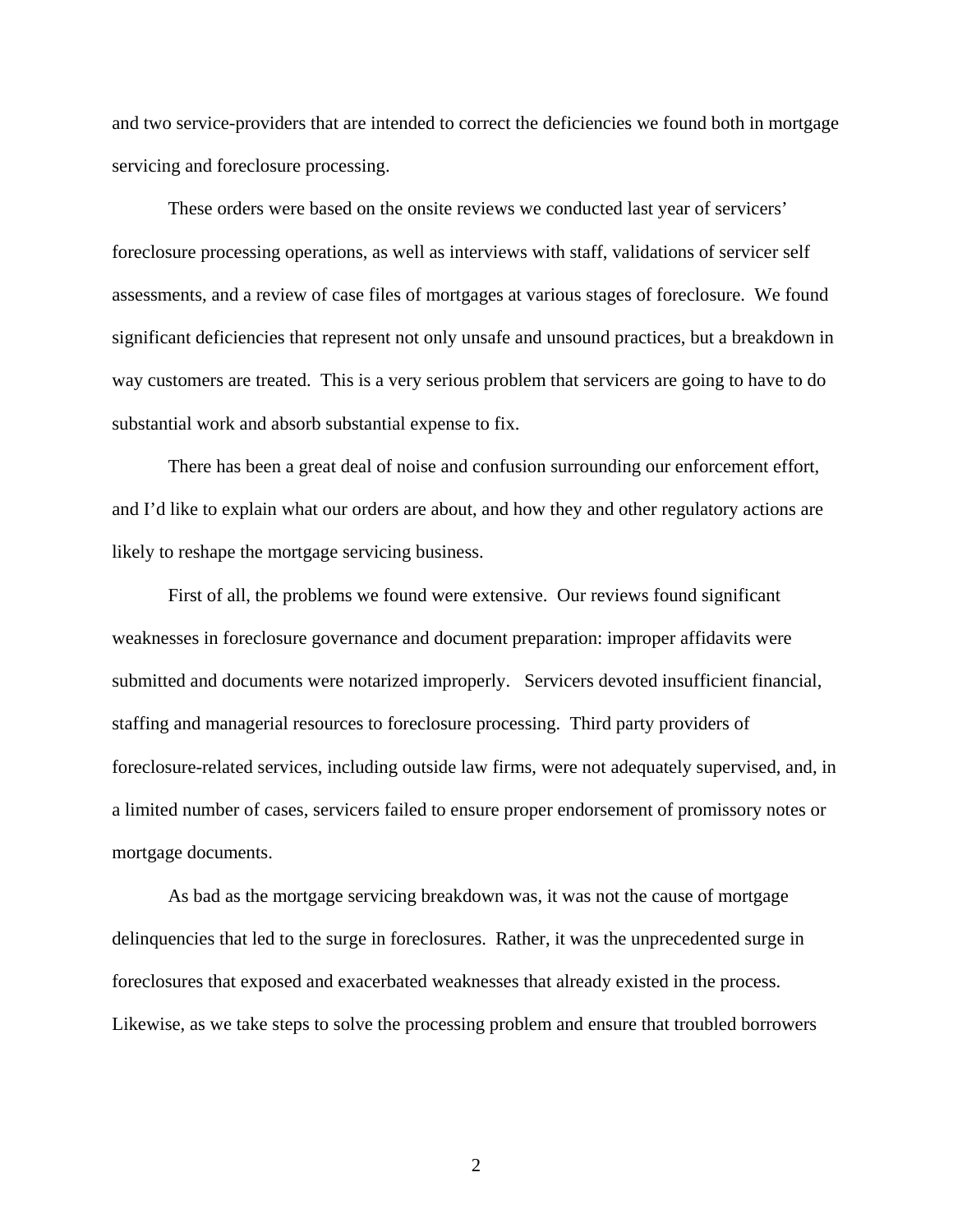receive the full protections available under federal and state laws, our actions are unlikely to fundamentally change the trajectory of the foreclosure problem.

What the reforms will do is to help restore integrity to the process. That's very important because widely reported foreclosure processing defects have not only harmed individual troubled borrowers but they have undermined confidence in the system. Given the state of the mortgage markets, taking these steps to restore confidence is a matter of urgency.

We began this work last fall when evidence of significant documentation problems came to light, by directing the servicing banks to conduct a self-assessment of their processes. We followed up very quickly with a large-scale interagency examination of the servicers intended to assess the extent of problems and to craft remedies. As part of these horizontal exams, we evaluated foreclosure operating procedures and controls, interviewed bank staff involved in the preparation of foreclosure documents, and reviewed approximately 2,800 borrower foreclosure cases in various stages of foreclosure.

We focused on all phases of the foreclosure process: policies and procedures; organizational structure and staffing; vendor management, including use of outside counsel and third-party service providers; quality control and audits; accuracy and appropriateness of foreclosure filings; and loan document control, endorsement, and assignment. Examiners also checked the fees assessed in connection with foreclosures against the organization's internal records.

If there is any reassurance here, and there is sadly very little, it is that borrowers subject to foreclosure in our sample were indeed seriously delinquent. That's not surprising since according to data collected through our quarterly Mortgage Metrics report, more than 94 percent of borrowers foreclosed in 2010 were six months or more past due. The cases evaluated in the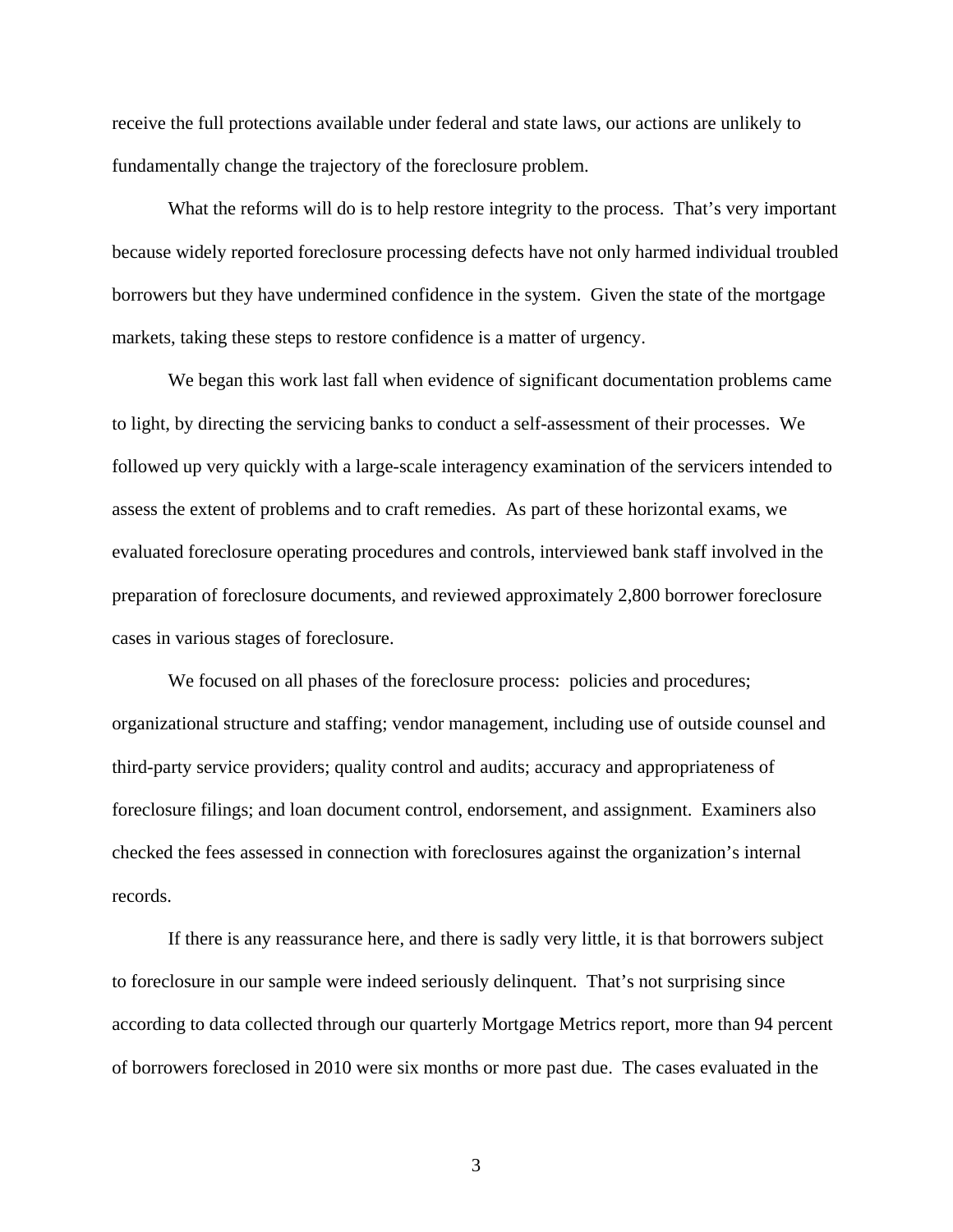sample also showed that servicers generally had the documents they needed to foreclose. Still, a small number of sales should not have been gone forward because the Servicemembers Civil Relief Act barred a lender from foreclosing on active duty service members, a bankruptcy had been filed, or they had been approved for a trial period modification.

The reviews didn't focus specifically on banks' loan modification process, but when reviewing individual foreclosure files, examiners did check for evidence that servicers were in contact with borrowers and had considered alternate loss mitigation efforts, including modifications. In general, we found that servicers had considered whether borrowers facing foreclosures might qualify for some alternative program, such as a modification.

But while the servicers got a couple of things right, what stood out was the pervasiveness of flaws and failings right across the process. Robo-signing may be the image that has lodged most firmly in our minds from news reports, but other deficiencies, beyond the mishandling of affidavits, were equally serious. That such routine business operations could be so badly mismanaged as to raise safety and soundness concerns was, quite frankly, astounding.

I should add that while the sample of foreclosures we examined was adequate to expose these flaws in the process and provide a basis for developing enforcement actions, it did not capture the full extent of harm to borrowers. It was judgmentally drawn to ensure it included certain types of foreclosures – actions in judicial and non-judicial states, for example – but it was only a sample. Our enforcement actions include a Foreclosure Review article that requires servicing banks to submit action plans that will look back at a larger base of foreclosures. For servicers with significant problems, it may be the case that each foreclosure over the past two years will have to be evaluated individually.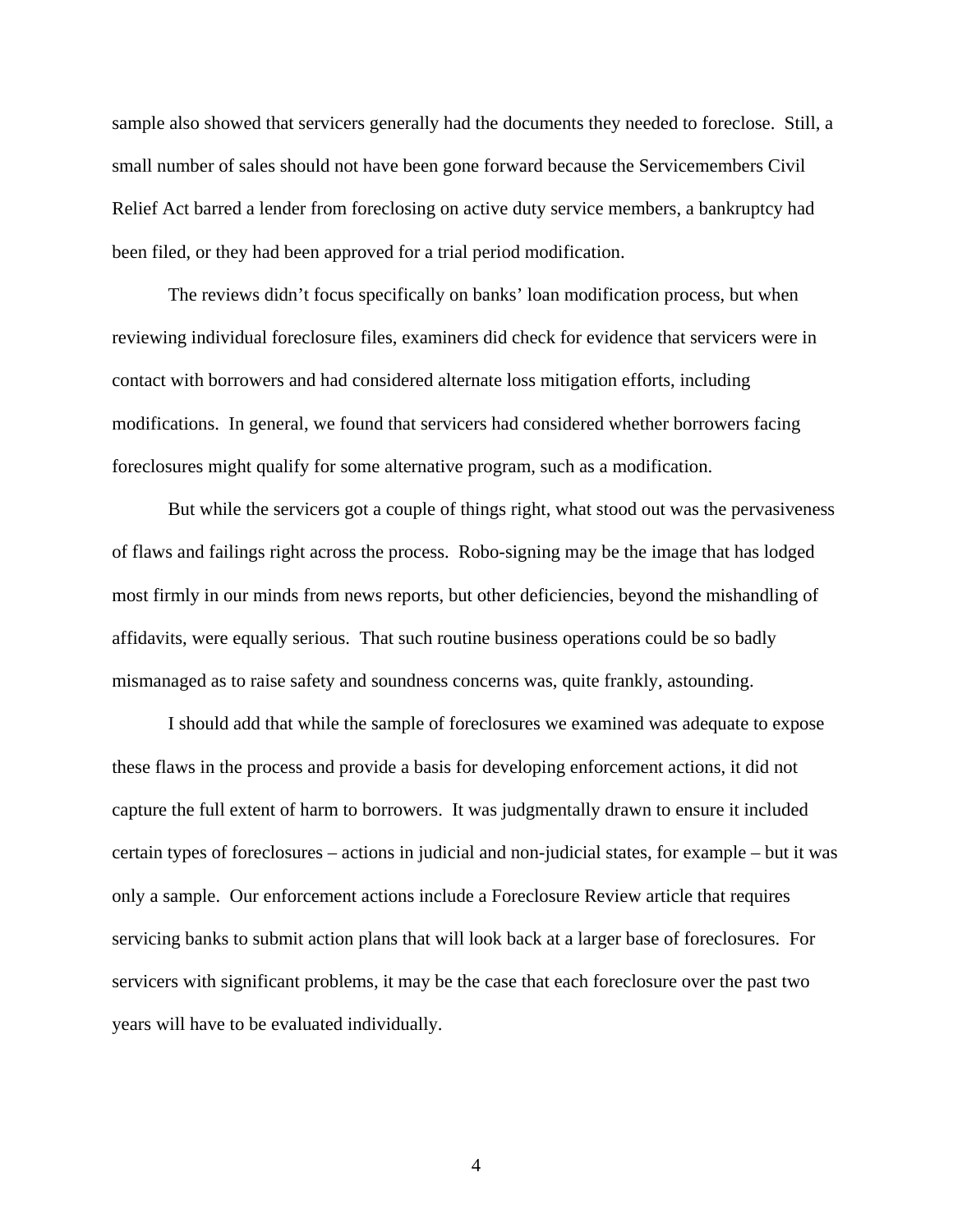So with our exam findings in mind, let me offer some thoughts on how foreclosure processing should work and how we expect it work going forward. Homeowners have the right to expect transparency, accessibility, and fairness from the companies that service their mortgages, and never more than when a borrower is experiencing financial difficulty.

- $\triangleright$  Transparency is the most basic of these rights: homeowners deserve to know who is servicing their mortgage and what is happening with it throughout the process.
- $\triangleright$  Accessibility is equally important: distressed borrowers are entitled to a single point of contact familiar with their mortgage and empowered to make decisions to assist them. We've heard stories about borrowers who submitted paperwork for modifications on multiple occasions only to be told each time that the documents couldn't be found. We don't know how often that happened, but it should never happen and there should be a responsible person and sensible process to make sure it doesn't happen.
- $\triangleright$  Fairness is a third key element of effective servicing, and it is addressed in a number of ways in our enforcement orders: homeowners facing foreclosure deserve to know the criteria under which they would qualify for assistance, and they should not be faced with the confusion of dual tracking: negotiate a modification and still see the foreclosure process move forward. They should be able to have confidence that their mortgage is being handled in a manner that is fair and complies with all applicable laws. Anything less is unacceptable.

Our enforcement actions address the full range of deficiencies we found. They are intended to fix what is broken, identify and compensate borrowers who suffered financial harm, and ensure a fair and orderly mortgage servicing process going forward. I won't try to go through them in detail – there is certainly plenty of that in the many documents we issued yesterday – but I would like to briefly review their key requirements.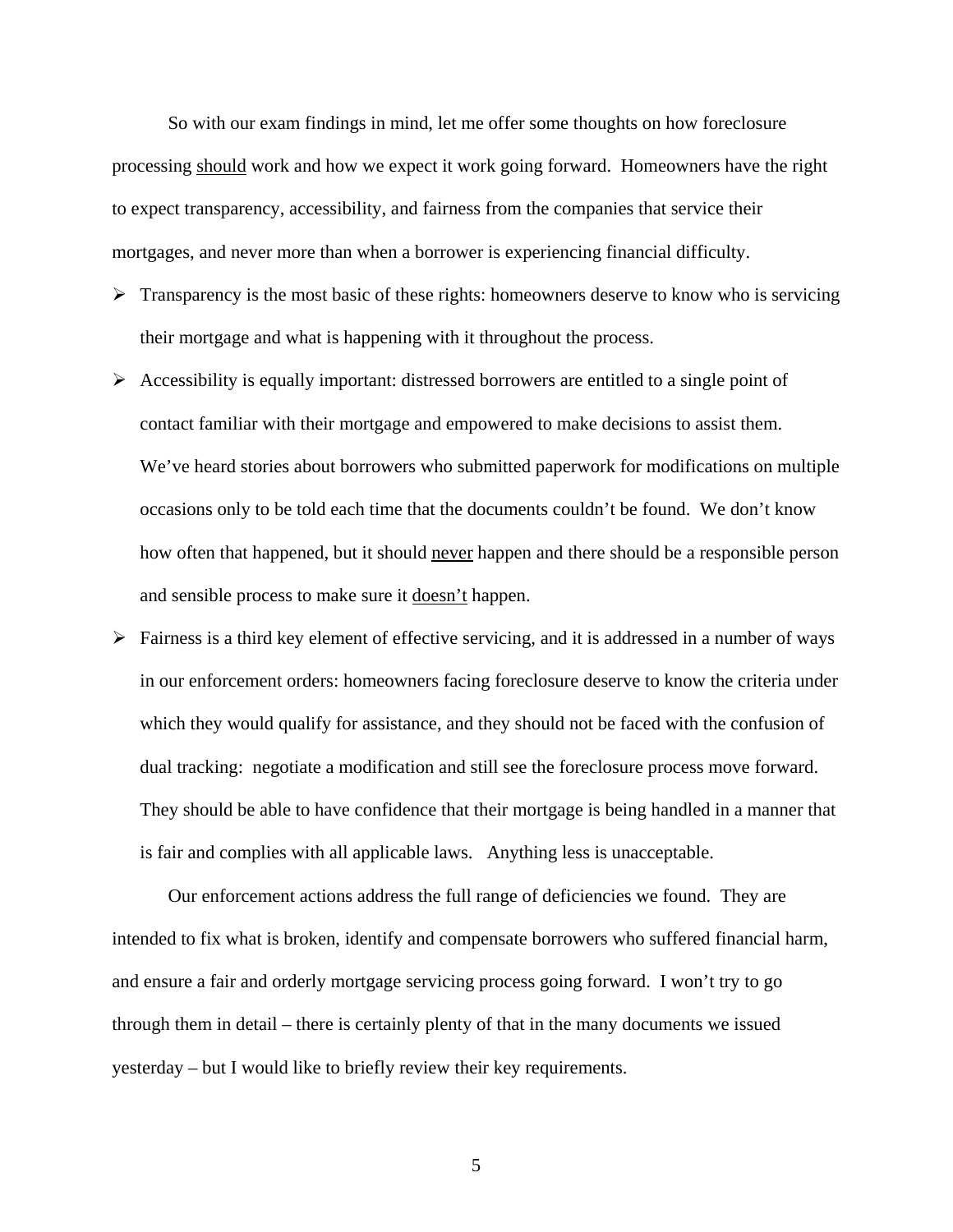First, they require a comprehensive revision of the loan modification and foreclosure processes. They address the most frequently heard servicing complaints: eliminating dual tracking, once a modification has been approved, and establishing a single point of contact to ensure borrowers can contact a live person throughout the process.

The orders also require robust oversight and controls of third-party vendors, including outside legal counsel and vendors who provide default and foreclosure processing services. This title of the order requires servicing banks to maintain control over the third parties they employ, including lawyers, and they have to ensure that those who act on their behalf comply with all laws and regulations, both state and federal.

One of the most significant aspects of the orders, however, is the one I mentioned a few moments ago – the look-back provision. It requires a comprehensive, independent review of foreclosure actions and proceedings between January 1, 2009, and December 31, 2010, to identify borrowers that suffered financial harm as a result of foreclosure processing deficiencies and to provide them restitution. This is an open-ended obligation, with no dollar cap, and we will be supervising compliance very closely. The work will be done by an independent firm, pursuant to a plan approved by the OCC. Banks must actively look for borrowers who suffered financial harm, and also evaluate the cases of any borrower who asks for a review.

One final aspect of the look-back that bears mention is the role it will play in helping us evaluate the extent of the problem. As we gather additional information from continuing exam work and the look-back about the extent of harm from processing failures, this will inform our decision on Civil Money Penalties. Over the next several months, we'll have an opportunity to take a much more comprehensive look at the cases of individual borrowers who were foreclosed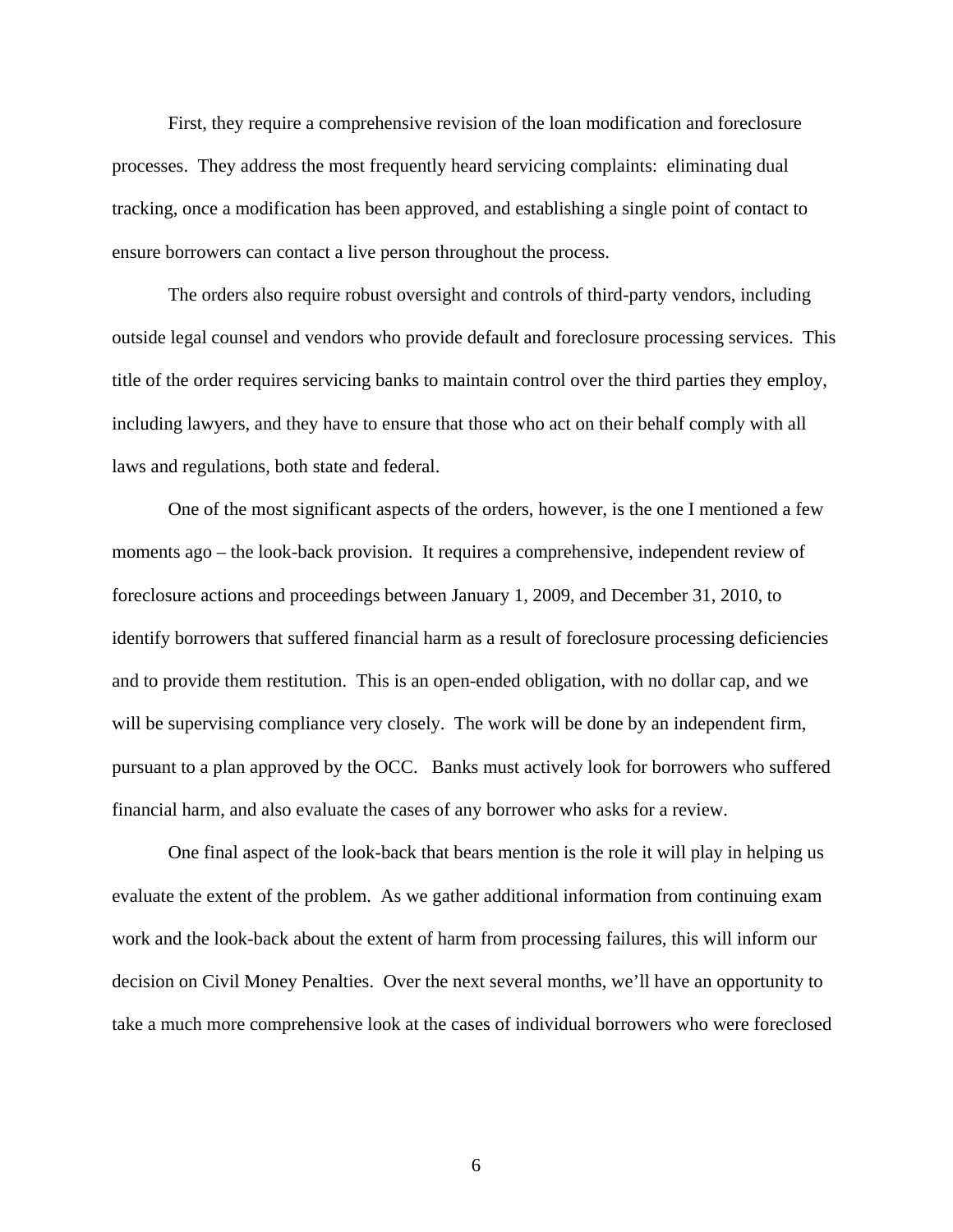upon, and we'll be able to make much better judgments about what kinds of financial penalties are warranted.

Of course, the OCC is not the only agency involved. In addition to the bank regulatory agencies that we have been working with, a number of state and other federal agencies are pursuing program and legal violations in their areas of jurisdiction. On the federal level, the Department of Justice has coordinated a group of agencies seeking remedies, and the state Attorneys General are also seeking a settlement with the bank servicers for violations of state law. The question has been repeatedly asked why the bank regulators are taking action ahead of the state AGs and the other federal agencies.

The simple answer is that we all have our jobs to do and, while we fully supported the goal of reaching simultaneous conclusions to our various enforcement actions, having established the scope of problems in our area of jurisdiction, the bank regulators had to move forward. It is our mission to ensure both safety and soundness and fair treatment of consumers, and meeting those objective demanded action. To delay further could expose additional borrowers to harm, and leave the safety and soundness of the banks unaddressed. Our job as supervisors is to fix what is broken, and compensate those who are harmed, and that's what our enforcement actions will do.

There is nothing about our actions that is inherently in conflict with other agencies' pursuit of their responsibilities or enforcement actions. My hope is that our enforcement actions will establish a framework, and the actions that state law enforcement officials and the other federal agencies may take will be complementary to, and consistent with, what we are doing. This is a messy process, and it will take time to put things right. There may be misunderstandings and disagreements along the way. But I am confident that we will be in a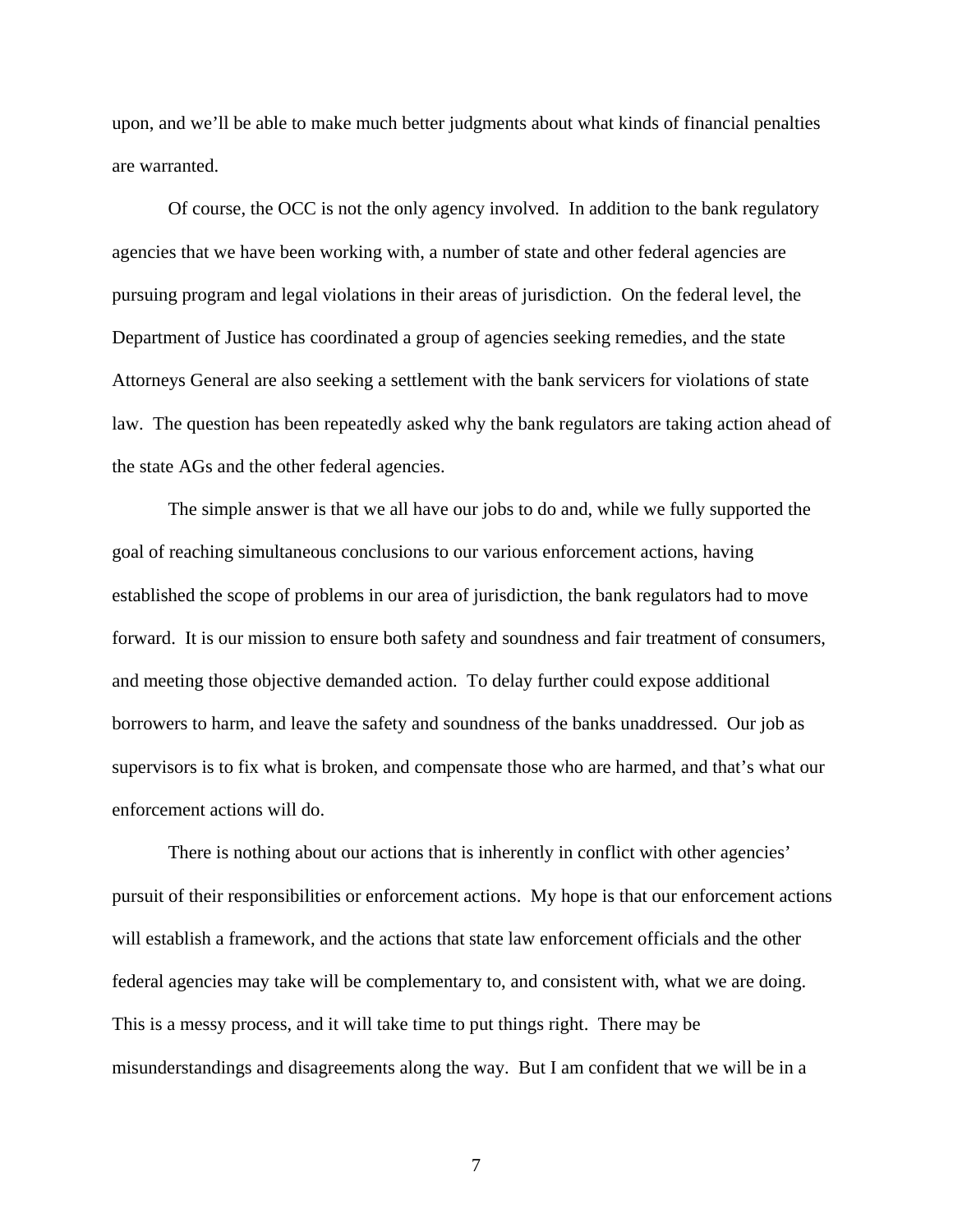better place when we are finished, and we will be able to use what we learned in our examinations of the large bank servicers to make additional improvements.

In fact, we've already begun. One of the lessons of the foreclosure crisis is that we need comprehensive servicing standards that apply to all servicers everywhere in the country. Our enforcement orders will set strong standards for the 14 large companies regulated by the banking agencies, but only in the foreclosure phase of the servicing process. In addition, if only the regulated part of the market is subject to strong standards, activity will migrate to the part that is less regulated.

With that in mind, the OCC and the Fed separately proposed comprehensive servicing standards that are now the subject of talks, not only among the bank regulatory agencies, but the Federal Housing Finance Agency and the Consumer Financial Protection Bureau. By bringing in additional agencies we have the opportunity to extend standards to the nonbank sector as well.

The standards we have proposed have been informed by what we found in the horizontal reviews. They will not only improve governance and oversight, but they will enhance staffing and the use of technology at servicers, and require improvements in training. They will also strengthen accountability and responsiveness in dealing with borrowers, ensure that troubled homeowners are offered a full range of economically justified loss mitigation options prior to the initiation of a foreclosure, and require improved communication with borrowers and the development of a complaint resolution process that is monitored and measured for quality assurance. This is something we can do in a prompt and straightforward way, and more important, it's something that will have very significant benefits for homeowners.